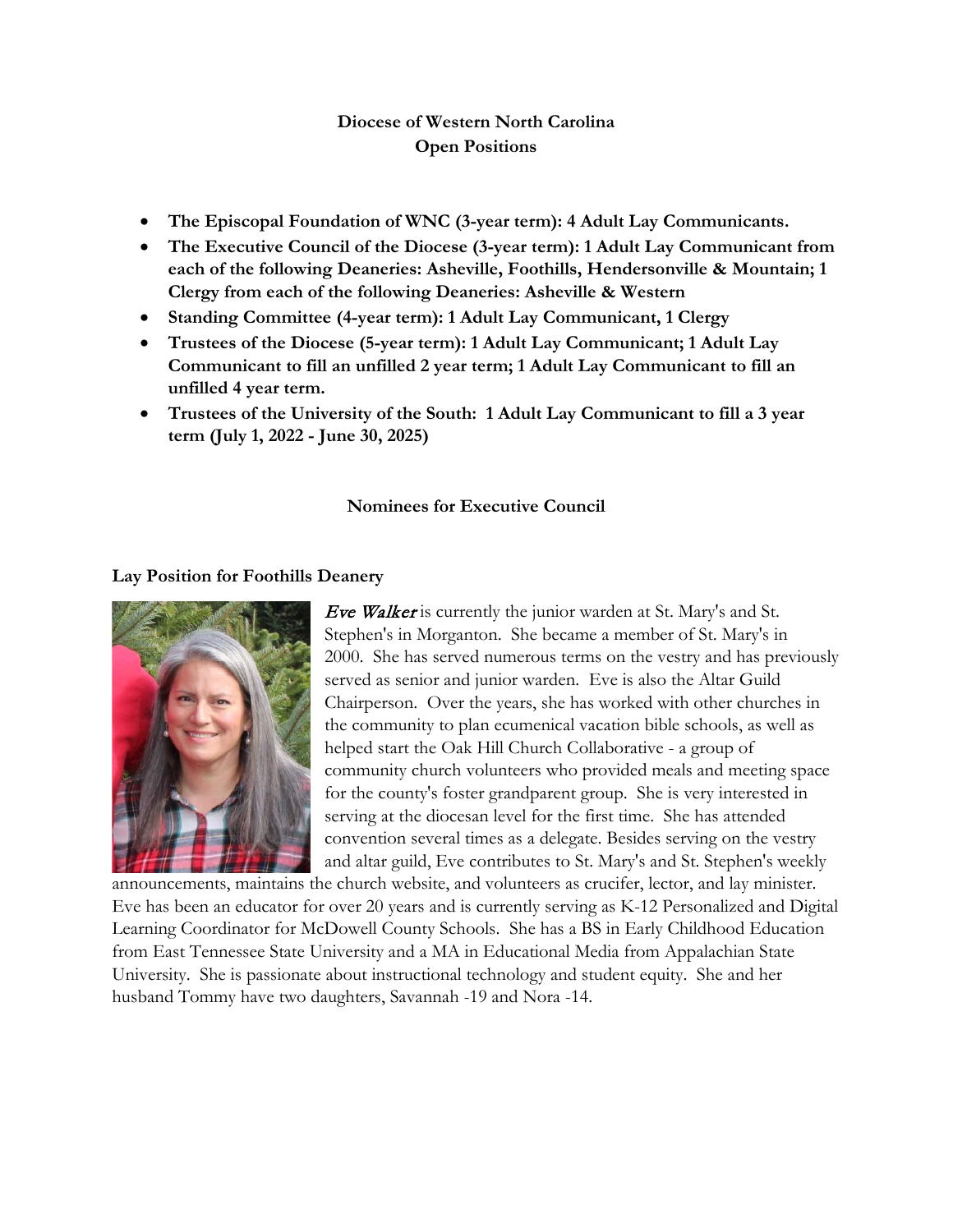#### **Clergy Position for Western Deanery**



The Rev. Gaelyn Lei Evangreene is the rector of St. David's in the Valley in Cullowhee, having previously served as Curate at Grace Church in the Mountains in Waynesville. She is part of the diocesan Creation Care Team. Prior to accepting the call to ordained ministry, Gaelyn was a public school teacher working in Asheville City Schools where she enjoyed collaborative work, advocated for children and their families, and earned National Board Certification in Literacy. She is passionate about preaching that connects Scripture to our daily lives and liturgy that makes space for all at the table.

Gaelyn is a year round staff member for the Wild Goose Festival where she handles administration, finance, the closing communion service, and generally makes things happen!

Gaelyn has an A.A.S in Horticulture from Haywood Community College and was the owner of a garden design business prior to earning her B.A. in Sociology with a K-6 Teaching Certification at the University of North Carolina at Asheville. Gaelyn graduated from Virginia Theological Seminary. In her free time she enjoys running, reading historical mysteries, gardening, cooking and gluten-free baking, and spending time, especially outside, with her wife, Sarah, daughter, Peyton, and their Labradoodle, Brownie.

### **Clergy Position – Asheville Deanery**



**Rev. Milly Morrow** is a life-long Episcopalian and was raised in East Tennessee where her mother was a member of the Altar Guild and her father was an EFM mentor and a lay reader in a church her grandparents helped to establish. She is currently the rector of Grace Episcopal Church, Asheville. Before her ordination, Milly served as a community educator, and as an advocate and a counselor for several non-profits working with individuals, families and communities. She specialized in direct service in working with survivors of violent crime and in the areas of economic and racial justice and community capacity building. Her call is to equip the Saints and support the Body of Christ in living out our baptismal covenant to "seek and serve Christ in all

persons" and "to strive for justice and peace among all people". Throughout her ministry, she has especially focused on providing and overseeing the pastoral care of members in times of need, building empowered lay ministries, decreasing violence (both institutional and personal), uprooting institutional racism and building the capacity of systems to thrive. Also, she has supported and engaged the church in mission opportunities and created relationships across barriers in the local and wider community. Milly earned both her Bachelor's and Master's degrees in Social Work from UT Knoxville and a Master's of Divinity from the Episcopal Divinity School in Cambridge, MA. She was the founder and missioner for the new church plant, the Kairos West Community Center in West Asheville.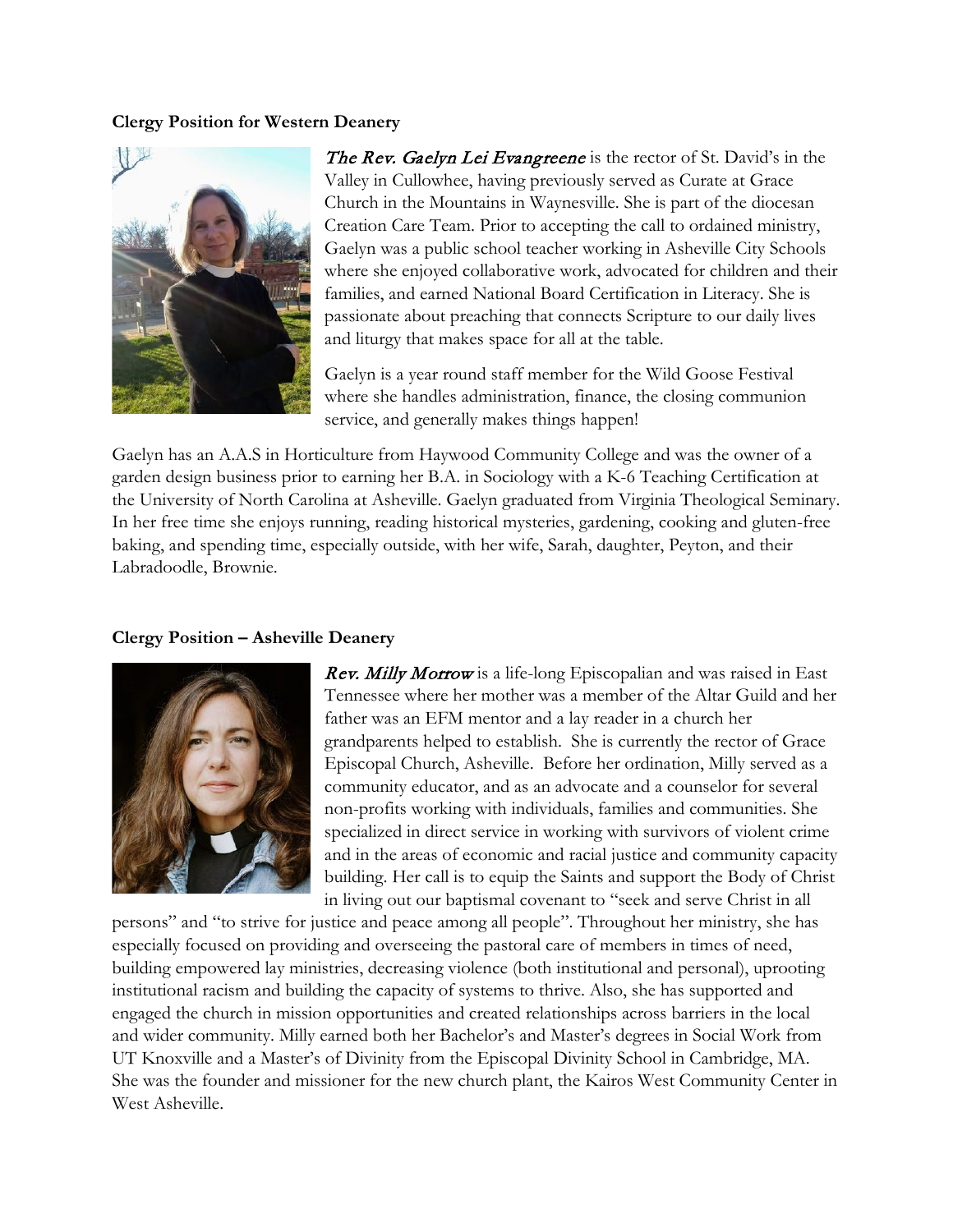Also, she is the mother of a 12-year-old daughter and the stepmother of two young adults. She is married to Bill Buchanan who is the founder of Youth Mission Co and a Presbyterian minister. Milly can often be found running the trail around Beaver Lake. She loves music, especially jazz, blues, gospel and folk from various areas of the world.

## **Nominees for Standing Committee - Lay Position**



Jacque Dunbar grew up in a very small town in Tennessee, Portland, and attended the University of Tennessee where she acquired a Masters in Public Health. She worked as a Health Educator, going on to coordinate Health Education in public schools, eventually training teachers, counselors, and principals. Jacque finished her active work life as the Director of Student Services for Iredell County, retiring in 2009.

Jacque's early church experience was in a conservative Southern Baptist Church, but she no longer felt welcome when she began exploring her

sexuality at the age of 30. Her search for a welcoming church led her to St. Luke's Episcopal Church in Boone where she found an accepting and inclusive community and has been an active member for over 20 years. Her deep love of St. Luke's was sealed when they asked her to teach Journey to Adulthood and entrusted her with this ministry, a role she could not envision holding from her earlier church experience.

Jacque has served St. Luke's in many capacities including: Vestry, Search Committee for Rector, Leader of Women's Group, Chalice Bearer, Lay Eucharistic Visitor, Threshold Singers, J2A Leader, Pastoral Care and Meals of Love, work with Boone Mennonite Brethren Church in dismantling racism, and a delegate to Diocesan Convention.

In the wider community, Jacque has become involved in several community efforts, such as: serving on the board for the Humane Society, Women Build for Habitat for Humanity, a volunteer for the FARM Cafe (feed all regardless of means), and volunteering for the Hospitality House (our homeless shelter that serves seven counties). She currently serves on the board for the Hospitality House.

Jacque has been very involved in the Episcopal Church on the local level, but desires to serve at the Diocesan level. She is a strong leader and eager to be involved more deeply with the operations of the church, to work with others across the Diocese, to share from the perspective of ministry in the High Country and Mountain Deanery, and to learn from our collective experiences. Jacque has time and energy to give to this work, making the commitment to attend all meetings, and if elected, looks forward to working with our bishop, Bishop José, as well as other lay and ordained leaders.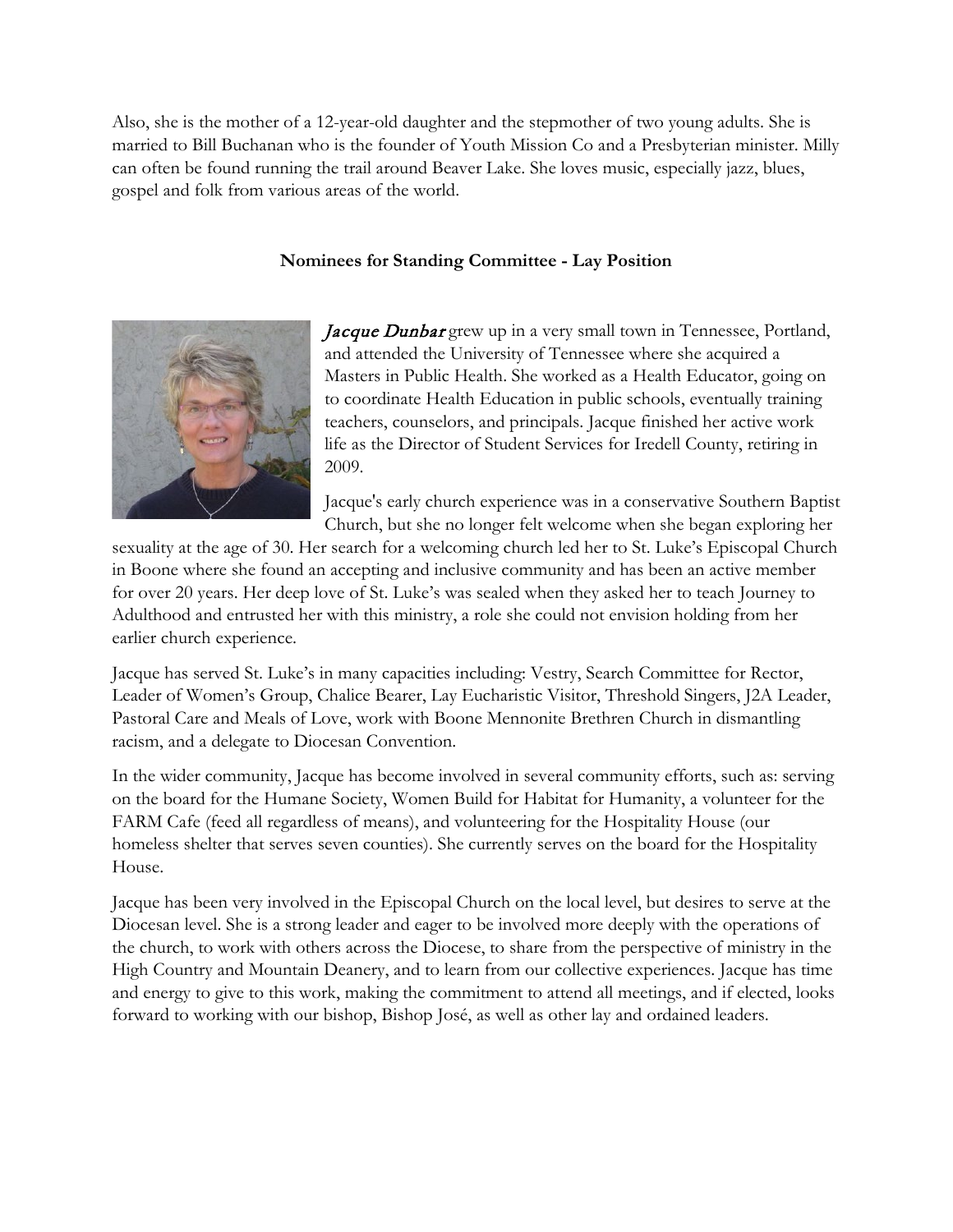

Elizabeth "Betsy" Brewer Biega is a member of Trinity, Spruce Pine. She has served on committees in the dioceses of Upper South Carolina, Arkansas and Western North Carolina.

Most recently she has served as an Alternate Deputy to General Convention in Austin 2018. She is a Deputy to General Convention in Baltimore 2022. She was a member of the Transition Team for the election of Bishop Jose McLoughlin.

She feels called to serve on the Standing Committed for our diocese having had experience serving on the Bishops Council in Upper South Carolina.



Mr. James Bowden was in the USAF from 1967 - 1974 and served in Viet Nam for 1 year. When he got out of service, he worked for Duke Energy for 37 years. He received an AAS Electrical/Electronics in 1981 and retired from Duke Energy in 2009 where he was in the field of work control and risk management at the Nuclear Power Plants.

I am a cradle Episcopalian and have served 4 previous times on the Vestry and was Senior Warden for 3 of those times. I was treasurer for 20 years for the church and am over church financial software currently. For the past 3 years I was on the Executive Council for the Bishop and also the Vice President for 2 years. My wife and I have been at St. Peter's in Denver, NC since 1979 when the first service was held in Fotinos Hall. Ann and I have been married for 54 years and have 2 children, 3 grandchildren, and 2 great grandchildren.

**Nominee for Standing Committee - Clergy Position**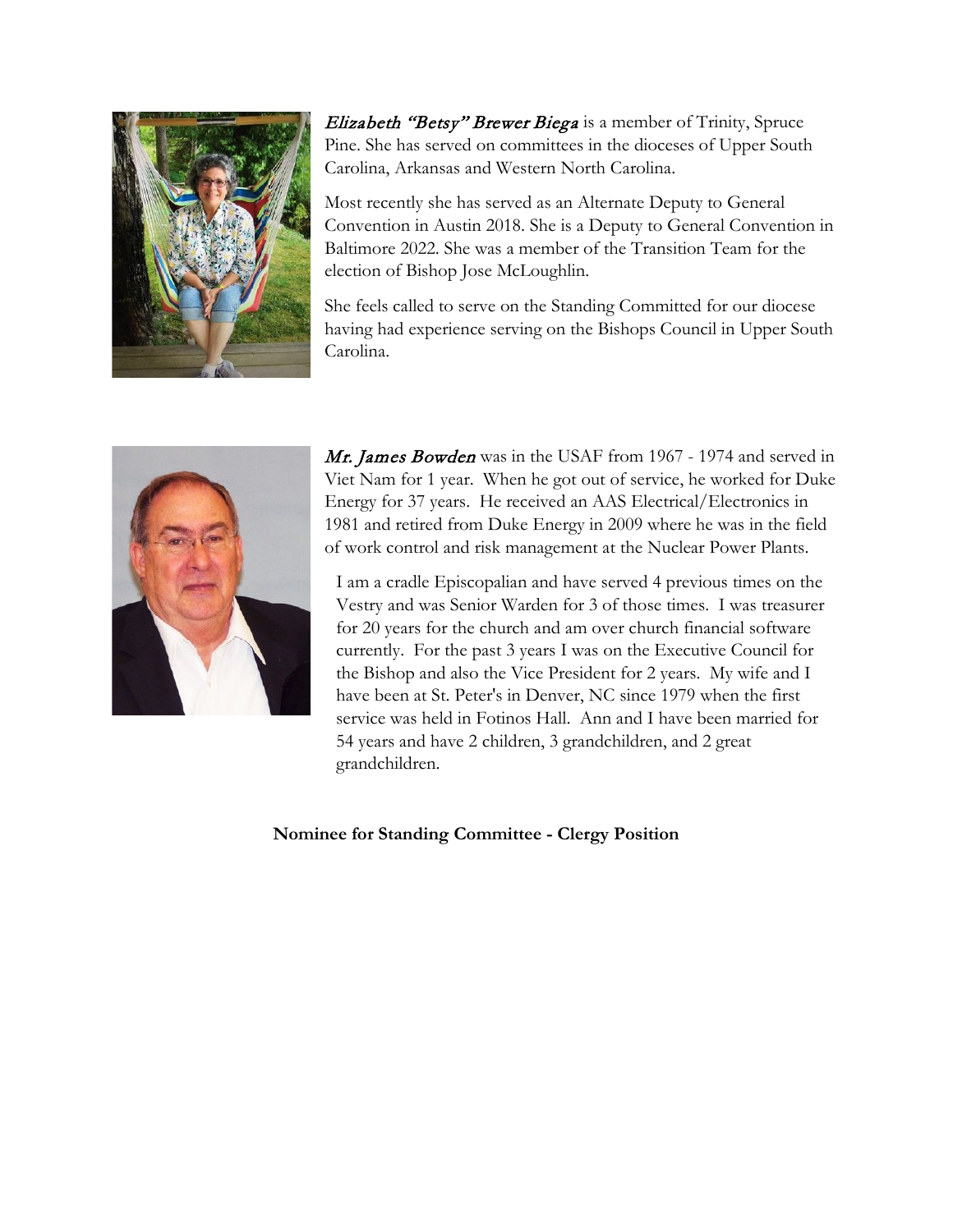

The Reverend Andrew J. Hege began serving as Rector of St. Mary of the Hills, Blowing Rock in June 2019. Hege is originally from Thomasville, North Carolina and, prior to his call to Blowing Rock, he served as Assistant to the Rector at the Church of the Good Shepherd in Lexington, Kentucky. He is a graduate of Montreat College, Wake Forest University School of Divinity, and Virginia Theological Seminary.

Hege currently serves as the Dean of the Mountain Deanery. Previously, Andrew served on the Commission on Ministry and was a member of the Committee on Constitution and Canons in the Diocese of Lexington.

In addition to his work at St. Mary's, Hege is active in the Blowing Rock and

High Country communities. He is completing a Certificate of Civic Religious Leadership from Wake Forest University School of Divinity.

Andrew's greatest joy as a priest is the privilege of walking through life's many seasons with people and communities. He is a passionate follower of Jesus, committed to the belief that we are all called to the holy work of sharing God's love, mercy, and justice in the world. In his spare time, he enjoys reading, running, and golf. Andrew is married to Amanda, and they have two children, Eleanor and David.

## **Nominee for Trustee, University of the South**



Perrin Dargan is a life-long Episcopalian and is currently serving as Sr. Warden at Good Shepherd in Cashiers. (That term concludes in 2021.) Perrin's son Sanders graduated from Sewanee in 2016, and Perrin fell in love with the University while visiting his son over four years. His uncle, Richard Dargan, also graduated from Sewanee.

Perrin has been practicing law for over 25 years, most recently with the international law firm of K&L Gates LLP. He graduated from the University of South Carolina School of Law cum laude, and as a practicing attorney he has served as Chair of the South Carolina Bar Environment and Natural Resources Section and as Committee vice Chair for the American Bar Association of Environment, Energy, and Resources.

Perrin has also volunteered time at Pisgah Legal Services, serving on the Steering Committee of the Plateau Poverty Law Institute (formed to help create an office of Pisgah Legal Services on the Cashiers-Highlands Plateau.) That office opened in 2020.

He believes his lifelong affiliation with and love for the Episcopal Church--including Sewanee--along with skills developed over his legal career will help him contribute positively on the Sewanee Board of Trustees.